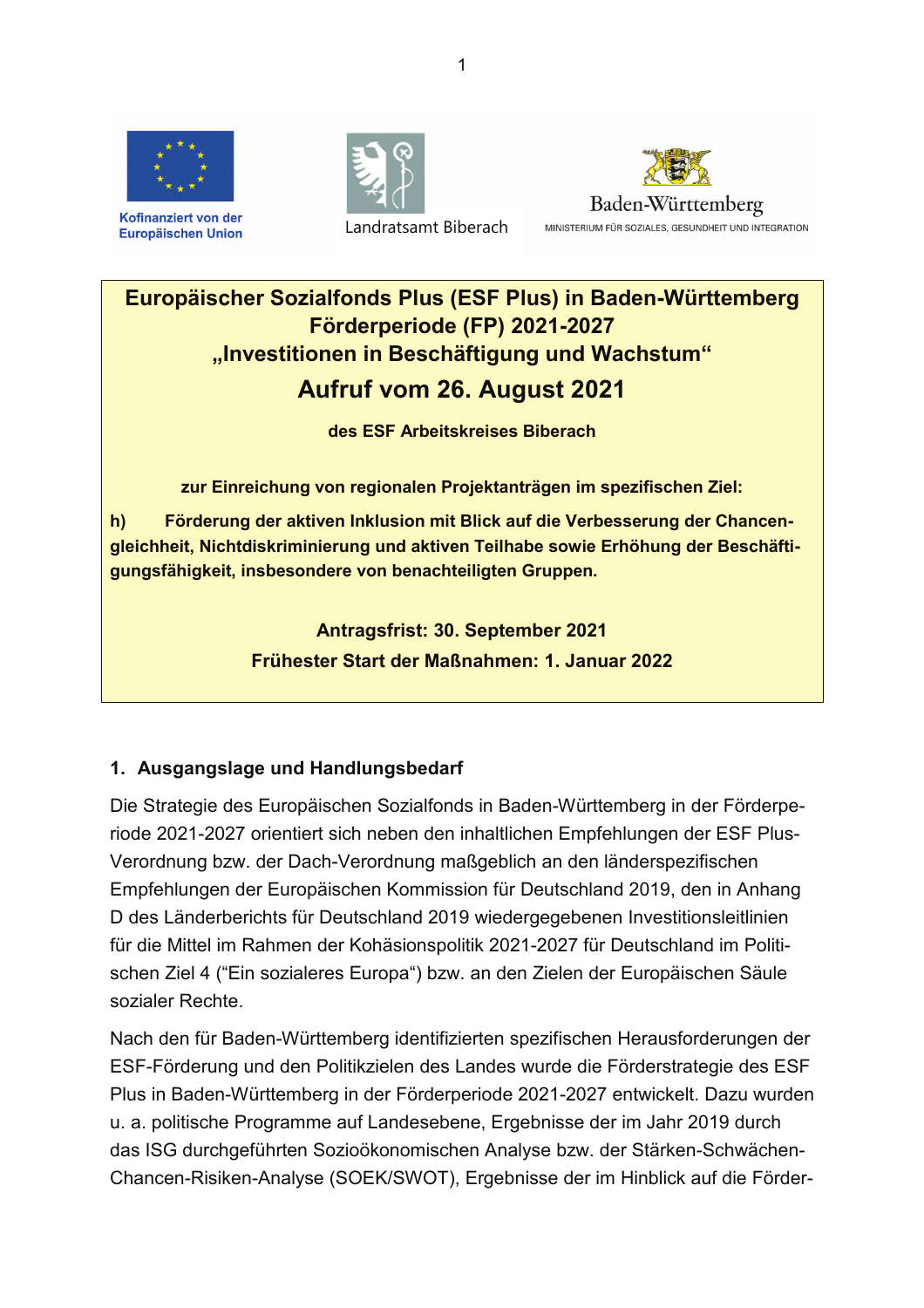periode 2021-2027 durchgeführten Online-Konsultation sowie Erfahrungen und Evaluationsergebnisse aus der Förderperiode 2014-2020 herangezogen. Aktuelle Entwicklungen und Herausforderungen im Zusammenhang mit der COVID-19-Pandemie werden soweit als möglich auch berücksichtigt.

Gegenüber der Förderperiode 2014-2020 soll auch in der regionalen Förderung ein Schwerpunkt auf die Steigerung der sozialen Inklusion und der gesellschaftlichen Teilhabe sowie zur Bekämpfung der Armut gesetzt werden. Es zeichnet sich ab, dass diese Förderziele infolge der COVID-19-Pandemie sowie mit der Bewältigung der Krise noch größere Bedeutung erlangen werden.

Die Arbeitsmarktentwicklung im Landkreis Biberach im Jahr 2020 war geprägt von der Corona-Pandemie. Im Jahresdurchschnitt 2020 waren 3.185 Bürger des Landkreises arbeitslos gemeldet. Dies sind 888 mehr als im Vorjahr (+38,7 %). Die durchschnittliche Arbeitslosenquote lag in 2020 bei 2,7 %. Im Jahr 2019 wurde noch eine Arbeitslosenquote von 2,1 % für den Landkreis Biberach ausgewiesen.

Zum Ende des Jahres wurden bei der Agentur für Arbeit und beim Jobcenter insgesamt 3.248 Arbeitslose gezählt. Dies waren genau 900 mehr als im Vorjahr, als 2.348 Arbeitslose gezählt wurden (+38,3 %). Die höchste Zahl an Arbeitslosen wurde in den Monaten August (3.912 Arbeitslose) und September (3.809 Arbeitslose) gezählt.

Die Pandemie führte in 2020 zu einer Inanspruchnahme der Kurzarbeit in einer bisher noch nie erreichten Dimension. Im Landkreis Biberach haben im Zeitraum von Januar bis November 2020 (letzte veröffentlichte Werte) durchschnittlich 610 Betriebe für durchschnittlich 10.139 Beschäftigte Kurzarbeitergeld bezogen. Der Höchstwert wurde im April 2020 erreicht. Hier bezogen 1.133 Betriebe mit 20.175 Beschäftigten Kurzarbeitergeld.

Im Dezember 2020 wurden im Jobcenter 1.020 Arbeitslose gezählt. Dies sind 11.6 % mehr als im Vorjahr, als noch 914 Arbeitslose gezählt wurden. Die anteilige Arbeitslosenquote im Rechtskreis SGB II lag 2020 bei 0,89 % (Vorjahr 0,83 %).

Deutliche Rückgänge mussten bei der Zahl der Personen, die mit Unterstützung des Jobcenters ein sozialversicherungspflichtiges Beschäftigungsverhältnis oder eine Ausbildung aufgenommen haben, verzeichnet werden. Mit 543 Integrationen lagen diese deutlich unter der Zahl des Vorjahres, als 774 Integrationen erreicht wurden. Dies ist ein Rückgang um 29,8 %.

Mit Beginn der Corona-Pandemie hat sich die Zahl der gestellten Erstanträge im Jobcenter Biberach vervielfacht. Die hohe Zahl an Erstantragstellungen auf Leistungen zur Grundsicherung für Arbeitsuchende führte zu einer Steigerung der im Jobcenter Biberach betreuten Bedarfsgemeinschaften. Lag die Zahl der betreuten Bedarfsgemeinschaften zu Beginn des Jahres 2020 noch um knapp 300 unter den Fallzahlen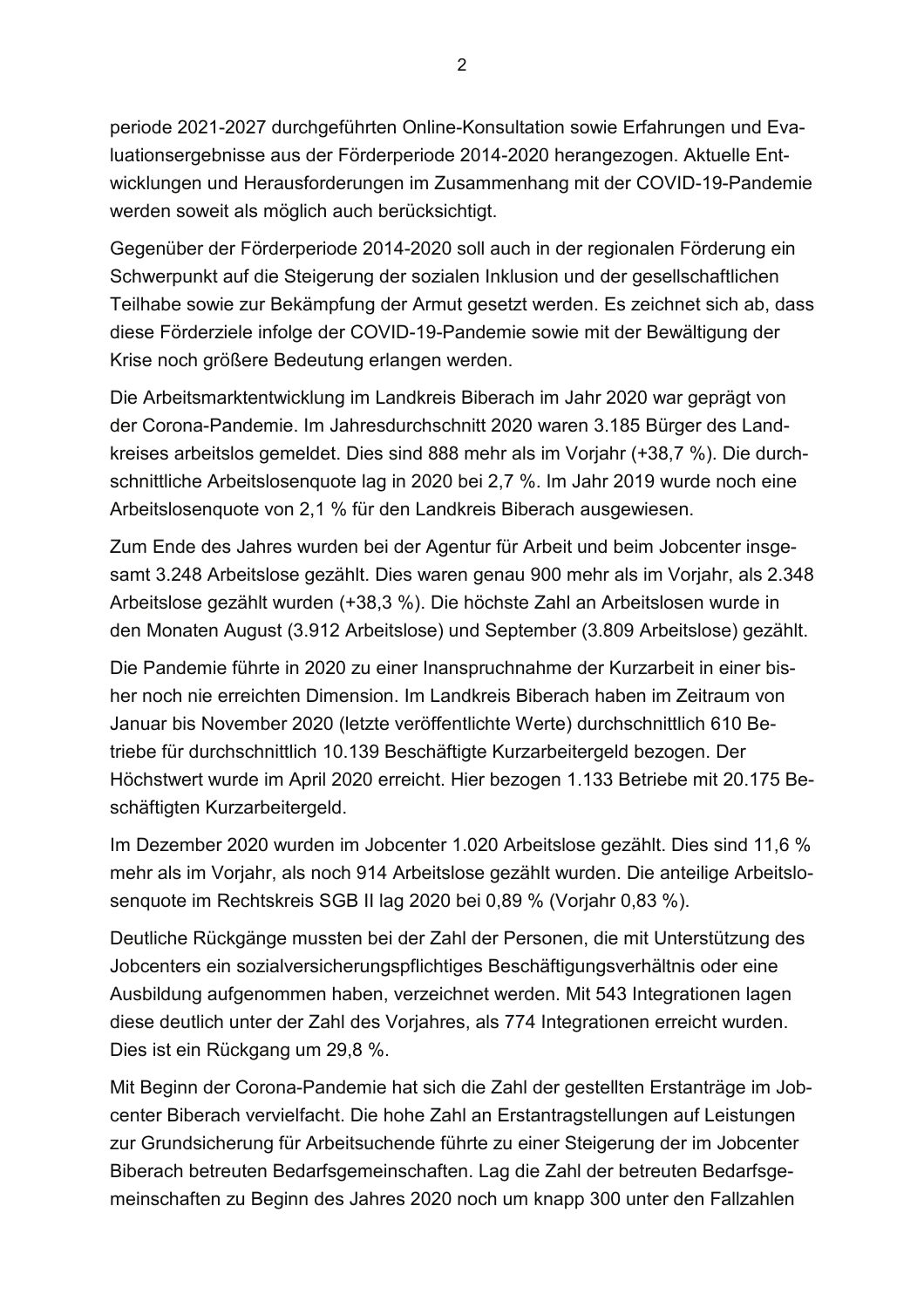des Vorjahres, stieg deren Zahl ab April deutlich an und überschritt bereits im Juni die Werte von 2019.

Eine erfreuliche Entwicklung setzte ab September 2020 ein. Die Zahl der Bedarfsgemeinschaften sank fast wieder auf das Vorjahresniveau. Die weitere Entwicklung bleibt abzuwarten, da im Jahr 2021 Ansprüche auf Arbeitslosengeld I bei vielen Leistungsbeziehern enden werden.

Die Anteile einzelner Personengruppen am Gesamtbestand der Arbeitslosen im SGB Il sieht im Monat Dezember 2020 folgendermaßen aus:

| Merkmale                         |                            | Dez 2020 | Veränderung gegenüber<br>Vorjahresmonat <sup>1)</sup><br>Dez 2019 |        |
|----------------------------------|----------------------------|----------|-------------------------------------------------------------------|--------|
|                                  |                            |          | absolut                                                           | in $%$ |
| <b>Bestand an Arbeitslosen</b>   |                            |          |                                                                   |        |
| Insgesamt                        |                            | 1.020    | 106                                                               | 11,6   |
| 55,8%                            | Männer                     | 569      | 93                                                                | 19,5   |
| 44,2%                            | Frauen                     | 451      | 13                                                                | 3,0    |
| 7,5%                             | 15 bis unter 25 Jahre      | 77       | 3                                                                 | 4,1    |
| 1,6%                             | dar. 15 bis unter 20 Jahre | 16       | $-1$                                                              | $-5,9$ |
| 25,3%                            | 50 Jahre und älter         | 258      | 21                                                                | 8,9    |
| 13,6%                            | dar. 55 Jahre und älter    | 139      | 3                                                                 | 2,2    |
| 46,4%                            | Langzeitarbeitslose        | 473      | 153                                                               | 47,8   |
| 6,7%                             | Schwerbehinderte Menschen  | 68       | 8                                                                 | 13,3   |
| 41,4%                            | Ausländer                  | 422      | $-21$                                                             | $-4,7$ |
| Arbeitslosenquoten bezogen auf   |                            |          |                                                                   |        |
| alle zivilen Erwerbspersonen     |                            | 0,9      |                                                                   | 0,8    |
| dar. Männer                      |                            | 0,9      |                                                                   | 0,8    |
| Frauen                           |                            | 0,8      |                                                                   | 0,8    |
| 15 bis unter 25 Jahre            |                            | 0,5      |                                                                   | 0,5    |
| 15 bis unter 20 Jahre            |                            | 0,3      |                                                                   | 0,3    |
| 50 bis unter 65 Jahre            |                            | 0,6      |                                                                   | 0,6    |
| 55 bis unter 65 Jahre            |                            | 0,6      |                                                                   | 0,6    |
| Ausländer                        |                            | 3,3      |                                                                   | 3,7    |
| abhängige zivile Erwerbspersonen |                            | 0,9      |                                                                   | 0,9    |

Die Differenzierung nach Geschlecht zeigt, dass im Landkreis Biberach im Dezember 2020 44,2 % der Arbeitslosen im SGB II Frauen (451 Personen) und 55,8 % Männer (569 Personen) sind. Im Vorjahresvergleich erhöhte sich die Anzahl der arbeitslosen Frauen im SGB II um 3,0 %, die der Männer um 19,5 %.

Insgesamt waren im Dezember 2020 77 junge Erwachsene unter 25 Jahre im Landkreis Biberach als arbeitslos im SGB II registriert, d.h. 7,5 % der SGB II-Arbeitslosen waren unter 25 Jahre. Gegenüber dem Vorjahresmonat ist dies eine Zunahme um 3 Personen (+4,1 %).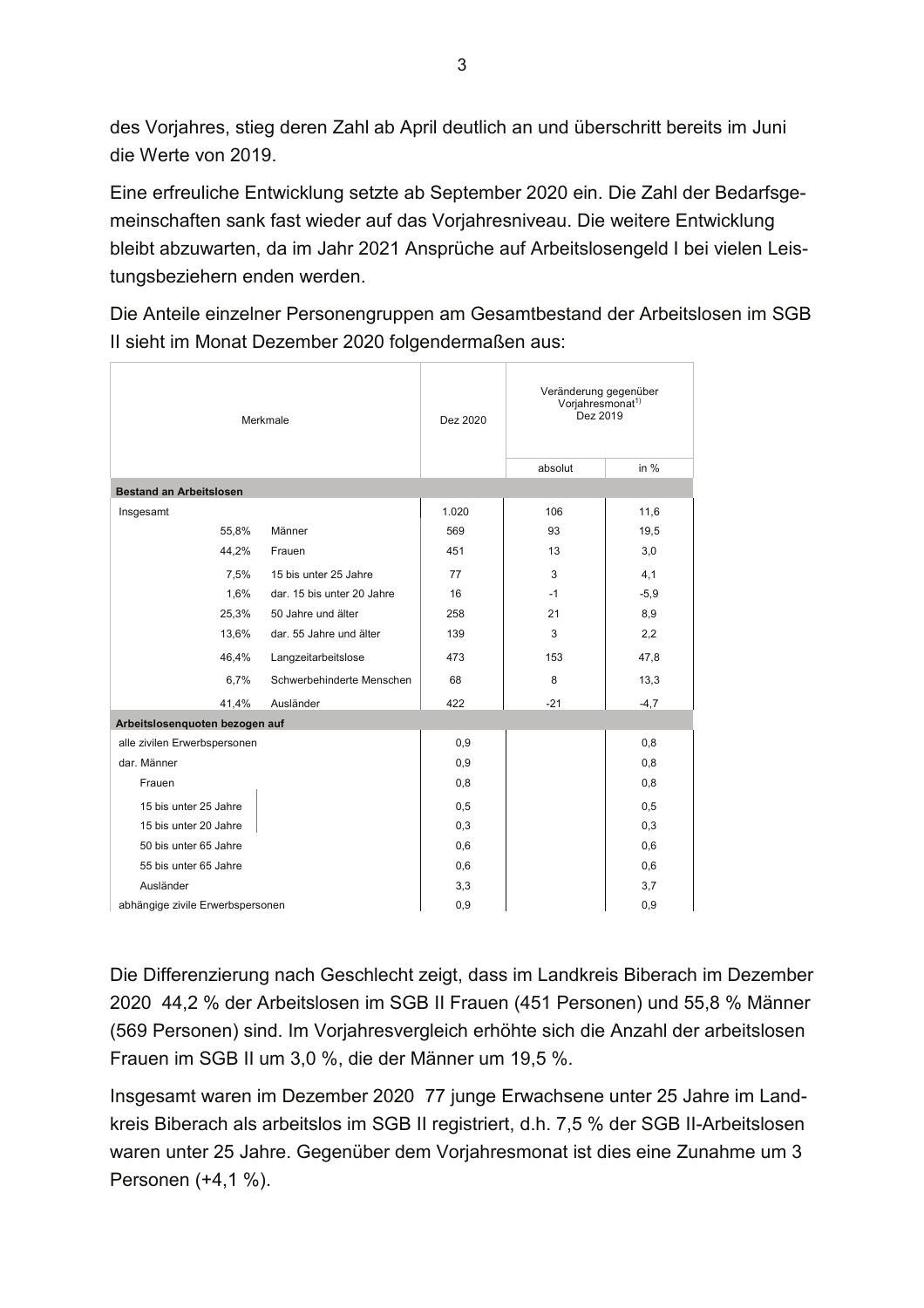258 oder 25.3 % der SGB II-Arbeitslosen im Dezember 2020 sind älter als 50 Jahre (Ü50). Dies ist gegenüber dem Vorjahresmonat eine Zunahme um 21 Personen (+8.9 %). In der Altersgruppe der über 55-Jährigen fiel die Zunahme mit 2.2 % geringer aus. Hier waren im Dezember 2020 insgesamt 139 – und damit 3 mehr als im Vorjahresmonat - Arbeitslose registriert.

Im Dezember 2020 waren von allen Arbeitslosen im Bestand SGB II insgesamt 473 (Vorjahr: 320) Personen oder 46,4 % langzeitarbeitslos. Gegenüber dem Vorjahresmonat zeigt sich in dieser Gruppe ein Anstieg um 47,8 % (weitere 153 Personen in Langzeitarbeitslosigkeit).

Der Anteil der arbeitslosen Personen im SGB II ohne deutschen Pass liegt im Dezember 2020 bei 41,4 %. Dies sind insgesamt 422 Personen. Im Vergleich zum Vorjahresmonat ist deren Zahl um 4,7 % zurückgegangen.

Im Dezember 2020 hatten 6.7 % aller Arbeitslosen im SGB II im Landkreis Biberach eine Schwerbehinderung. Die absolute Zahl stieg von 60 im Dezember 2019 auf 68 im Dezember 2020 (+13,3 %).

### 2. Zielgruppen der Förderung

Der ESF-Arbeitskreis für den Landkreis Biberach hat sich in der Strategiesitzung am 27.07.2021 darauf verständigt, dass die Zielgruppen der Förderung arbeitsmarktferne SGB II-Bezieher/-innen mit multiplen Vermittlungshemmnissen sind. Insbesondere sollen folgende Personenkreise gefördert werden:

- Langzeitleistungsbeziehende die einer sozialen und persönlichen Stabilisierung sowie einer Wiederherstellung der Beschäftigungsfähigkeit bedürfen
- Von Armut und Diskriminierung bedrohte und/oder betroffene Personengruppen
- (Allein-) Erziehende, ältere Leistungsberechtigte, Personen mit Migrationshintergrund und Schwerbehinderte sollen besonders adressiert werden
- Menschen in psychosozialen Problemlagen, mit gesundheitlichen Einschränkungen, Suchterkrankungen
- Flüchtlinge und Asylbewerber/innen
- Schülerinnen und Schüler ab der 7. Jahrgangsstufe, die von Schulversagen und Schulabbruch bedroht sind und die von schulischen Regelsystemen nicht oder nicht mehr ausreichend erreicht werden können
- Ausbildungsferne und z. T. marginalisierte junge Menschen, die von regelhaften Angeboten der Übergangs- und Ausbildungssysteme nicht oder nicht mehr ausreichend erreicht werden können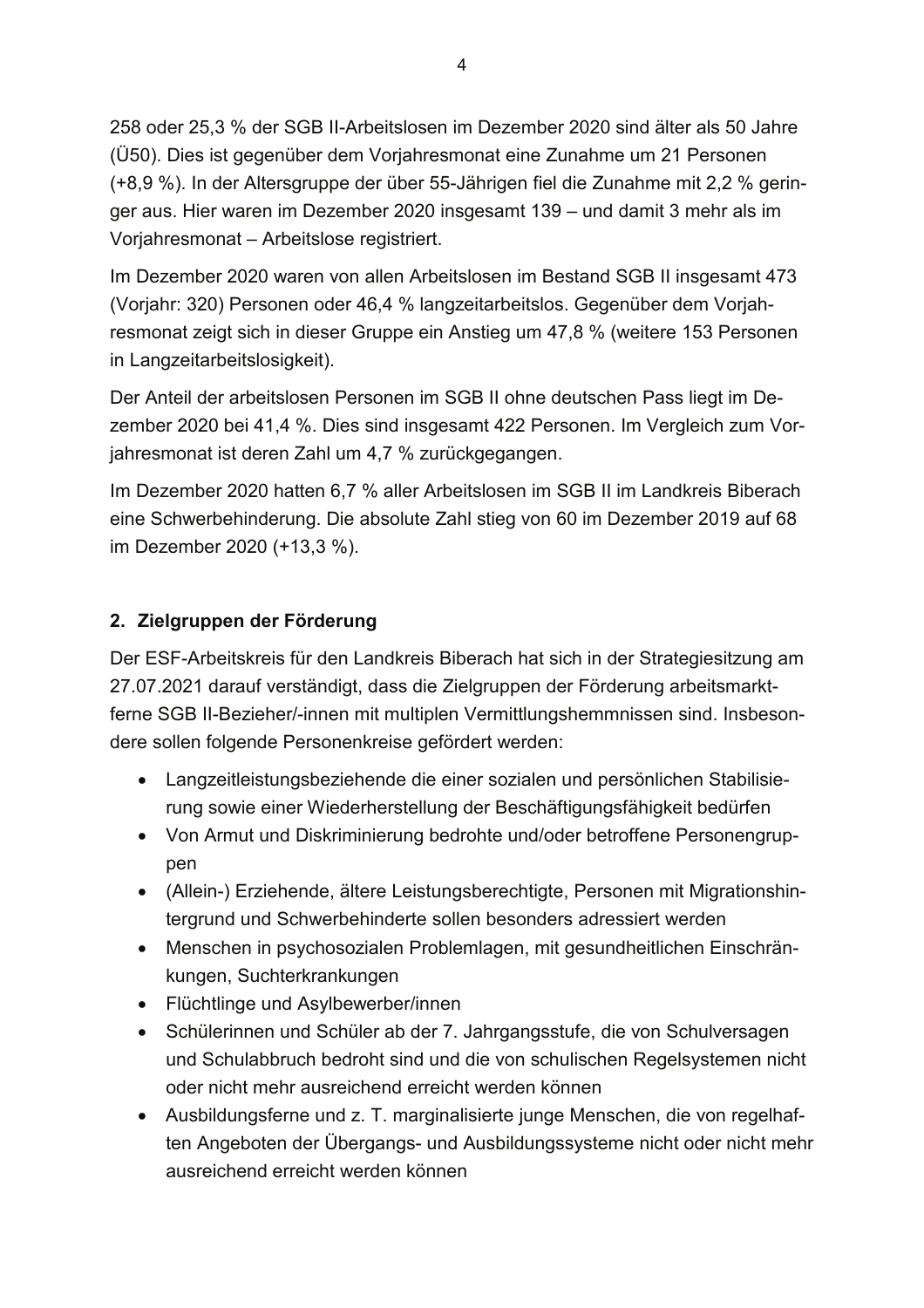• Ausbildungsferne junge Menschen, die von der Jugendsozialarbeit und der Jugendberufshilfe nicht oder nicht mehr ausreichend erreicht werden können

Die Mindestteilnehmendenzahl pro Projekt beträgt grundsätzlich 10 Teilnehmende.

### 3. Ziele der Förderung

Der regionale ESF Arbeitskreis Biberach verfolgt unter dem spezifischen Ziel "Soziale Inklusion, Gesellschaftliche Teilhabe und Bekämpfung der Armut" folgende zwei Einzelziele:

- Verbesserung der Beschäftigungsfähigkeit und Teilhabechancen von Menschen, die besonders von Armut und Ausgrenzung bedroht sind
- Vermeidung von Schulabbruch und Verbesserung der Ausbildungsfähigkeit

### 4. Umsetzung der Fördermaßnahmen

### Projektinhalte

Entsprechend dem spezifischen Ziel h) können nachstehende Projektinhalte geeignet sein das Ziel zu erreichen:

- Maßnahmen zur Stabilisierung von Lebensverhältnissen (kultur- und geschlechtersensibel)
- Individualisierte, personenbezogene und sozialraumorientierte Hilfen mit sozialpädagogischer Betreuung
- Vermittlung von Schlüsselqualifikationen, Vermittlung oder (Wieder-) Herstellung von Basiskompetenzen
- Vernetzte Maßnahmen unter Einbindung des sozialen Umfeldes/ der Familie
- Abbau von Sprachdefiziten sowie die Vermittlung von berufsbezogenen Sprachkenntnissen, soweit nicht durch ein anderes Programm gefördert
- Abbau der Vermittlungshemmnisse, um eine dauerhafte Integration in Arbeit zu ermöglichen
- Aktivierende Arbeit mit besonders benachteiligten Schülerinnen und Schülern ab der Jahrgangsstufe 5 unter Einbeziehung von Sozial- bzw. Lebensräumen, Maßnahmen der Elternarbeit
- Aufsuchende Beratung und sozialpädagogische Begleitung, z.B. im Rahmen der Jugend- und Familienhilfe
- Aufzeigen von Anschlussperspektiven im Rahmen individueller Förderansätze
- Hinführung zum Wiedereinstieg in die schulische/berufliche Ausbildung bzw. in die bestehenden Unterstützungssysteme der Regelförderung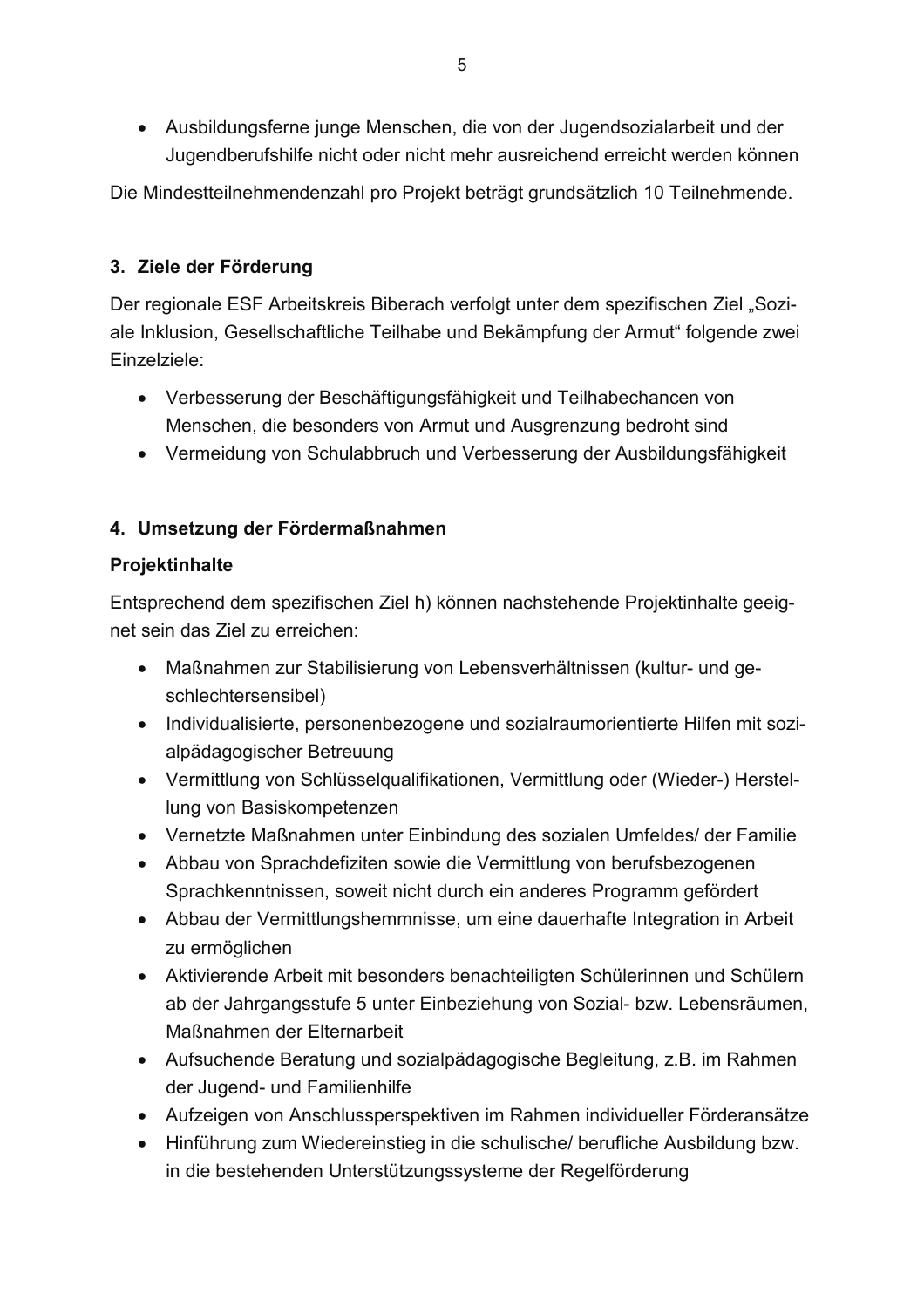- Gezielte Förderung und Integration von Jugendlichen mit Migrationshintergrund: Sprachhindernisse und schulische Qualifikationsdefizite abbauen, Motivation aufbauen
- Einbeziehung von Lehrer/innen und Multiplikator/-innen in den Systemen Schule, Berufsberatung, Ausbildungsbegleitung
- Bildungspartnerschaften, Kompetenzanalyse mit individuellen Förderkonzepten, spezielle Praktika oder Praxistage

In den Projektanträgen ist das geplante Netzwerk mit bestehenden Strukturen im Landkreis Biberach darzustellen.

Bedingt durch die hohe Zahl der Personen ohne deutsche Staatsangehörigkeit im Rechtskreis SGB II sollen Projekte auch für diesen Personenkreis ausgerichtet sein.

# Querschnittsziele sowie grundlegende Voraussetzungen für eine Förderung im **ESF Plus**

# Gleichstellung der Geschlechter

Das Querschnittsziel "Gleichstellung der Geschlechter" im ESF Plus zielt darauf ab, einen Beitrag zur gleichen wirtschaftlichen Unabhängigkeit von Frauen und Männern zu leisten. Angestrebt wird zudem, dass der Frauenanteil in Maßnahmen mindestens ihrem Anteil an der Zielgruppe entspricht. Die Maßnahmen sind an den geschlechtsbezogenen Lebenslagen der Zielgruppen auszurichten, beispielsweise etwa durch die Berücksichtigung von Vereinbarkeitsfragen und ggf. eine besondere Unterstützung für die Zielgruppe der Alleinerziehenden. Es soll - wenn möglich - ein Beitrag zur Überwindung von Geschlechterstereotypen geleistet werden.

Im Zusammenhang mit diesem Aufruf wird erwartet, dass der Projektantrag konkrete Aussagen zu folgenden Anforderungen trifft:

- Das Projektkonzept umfasst einen Ansatz für die gezielte Ansprache von Frauen, um ihren Zugang zu den Maßnahmen zu gewährleisten bzw. zu verbessern
- Das Proiektkonzept enthält einen Ansatz für gendersensible Beratung und Unterstützung und erläutert diesen konkret im Detail, etwa für die Arbeit mit Frauen in prekären Lebenssituationen im Hinblick auf eine reguläre. nachhaltige und existenzsichernde Beschäftigung.
- Im Proiekt werden Fachkräfte, die Qualifikation in Gender-Kompetenz nachweisen können, eingesetzt bzw. entsprechende Weiterbildungen oder Kooperationen sind geplant.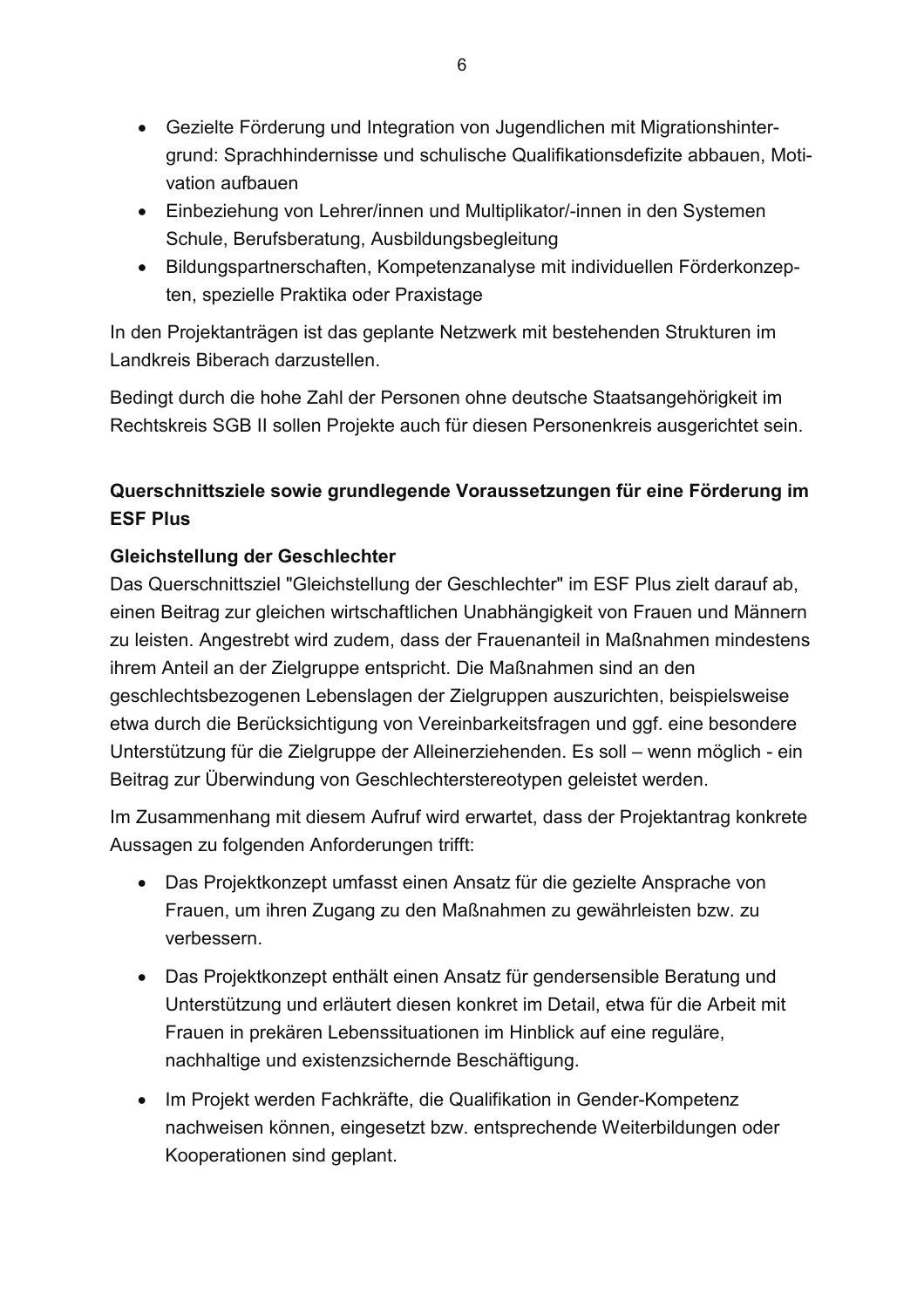### Chancengleichheit und Nichtdiskriminierung

Das Querschnittsziel "Chancengleichheit und Nichtdiskriminierung" zielt darauf ab, jede Form von Diskriminierung – insbesondere aufgrund der ethnischen Herkunft, der Religion oder Weltanschauung, einer Behinderung, des Alters oder der sexuellen Ausrichtung – zu bekämpfen. Die Maßnahmen sollen die besondere Ausgangssituation von Menschen berücksichtigen, die besonders gefährdet sind, das sind oftmals Ältere, Menschen mit Behinderung oder Menschen mit Migrationshintergrund. Ziel ist es, die nachhaltige Beteiligung dieser Teilzielgruppen am Erwerbsleben zu erhöhen und die Segregation auf dem Arbeitsmarkt zu reduzieren.

Im Zusammenhang mit diesem Aufruf wird erwartet, dass der Projektantrag konkrete Aussagen zu folgenden Anforderungen trifft:

- Das Projektkonzept enthält und begründet Ansätze zur Akguisition und Beratung von Teilnehmenden aus besonders benachteiligten Personengruppen und enthält Angaben, wie die Zugänglichkeit der Maßnahme (d.h. Barrierefreiheit) gewährleistet bzw. verbessert werden soll.
- Im Projekt werden Fachkräfte mit interkultureller und inklusiver Kompetenz eingesetzt bzw. entsprechende Weiterbildungen oder Kooperationen sind geplant.

### Nachhaltigkeit i.S.d. Schutzes der Umwelt und der Verbesserung ihrer Qualität

Bereits der ESF Plus selbst betont die Zielsetzung u.a. "der Vorbereitung einer grünen Wirtschaft". Es werden daher alle Aktivitäten begrüßt, die darauf abzielen. über umweltschutzbezogene Inhalte zu beraten oder Einrichtungen/Unternehmen zu beteiligen, die sich im Umwelt- und/oder Klimaschutz engagieren. Auch einzelne projektbezogene Maßnahmen und Inhalte, die zum Ziel der Nachhaltigkeit im Sinne des Schutzes der Umwelt und der Verbesserung ihrer Qualität und insbesondere zu den Klimaschutzzielen beitragen, sind ausdrücklich erwünscht. Des Weiteren empfehlen wir den Projektträgern, den Deutschen Nachhaltigkeitskodex<sup>1</sup> anzuwenden und sich an den Empfehlungen zum Green Public Procurement<sup>2</sup> zu orientieren.

### **Transnationale Kooperation**

Im Rahmen der Umsetzung des ESF Plus in Baden-Württemberg sind transnationale

<sup>1</sup> Siehe http://www.deutscher-nachhaltigkeitskodex.de/de/dnk/der-nachhaltigkeitskodex.html

<sup>&</sup>lt;sup>2</sup> Green Public Procurement (GPP) wird von der EU-Kommission als ein Prozess definiert, in dem staatliche Stellen solche Waren und Dienstleistungen beschaffen, die hinsichtlich ihrer Erstellung und ihres Lebenszyklus im Vergleich zu gleichwertigen Leistungen und Produkten geringere Umweltauswirkungen aufweisen.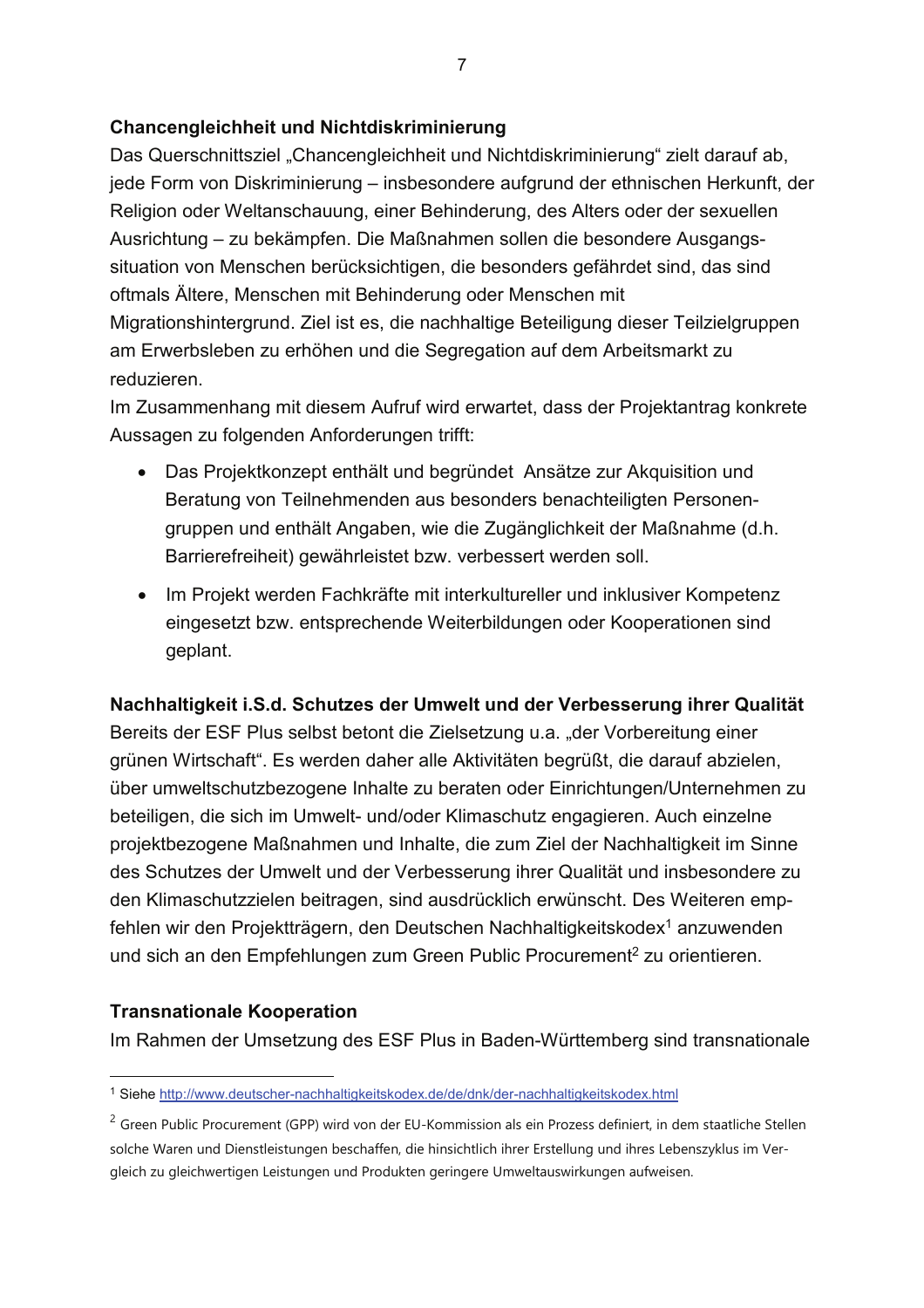Formen der Zusammenarbeit oder des Austausches möglich. Dies kann entweder über einen gegenseitigen Austausch von projektbezogenen Umsetzungserfahrungen erfolgen oder über gegenseitige Austauschkontakte zwischen Teilnehmenden der Fördermaßnahmen. Besonders begrüßt werden Kooperationen mit Partner\*innen in den Mitgliedsländern der Europäischen Strategie für den Donauraum (https://donauraumstrategie.de/).

Antragstellende sind aufgefordert, transnationale Kooperationen in der geschilderten Form als Teil ihrer Projektkonzeption zu erwägen. Wenn transnationale Ansätze vorgesehen sind, sind diese im ELAN-Projektantrag aufzuführen und konkret zu beschreiben

### **Charta der Grundrechte (Charta)**

Der ESF Plus soll positiv zur Einhaltung und zum Schutz aller in der Charta verankerten Grundrechte beitragen. Vorhaben des ESF Plus sollen daher unter Einhaltung der Charta der Grundrechte der Europäischen Union durchgeführt werden. Die Antragstellenden geben an, ob das von ihnen eingereichte ESF-Fördervorhaben der Charta Rechnung trägt. Im Antragsformular lautet die diesbezügliche Frage: "Mein Projekt trägt zur Einhaltung der Charta der Grundrechte bei: Ja / Nein".

Weitere Informationen finden Sie im Internet unter https://www.esf-bw.de/esf/in $dex.php?id=709$ 

# 5. Qualitätssicherung

Informationen zu Schulungen für ESF-Projektträger und solche, die es werden wollen, finden Sie unter "EPM - ESF-Projekte managen - Erfolg sichern" (https://www.esf-epm.de).

# 6. Antragstellung und Zuwendungsvoraussetzungen

### Antragsberechtigung

Antragsberechtigt sind juristische Personen des öffentlichen oder privaten Rechts sowie (teil)rechtsfähige Personengesellschaften. Ausgeschlossen von einer Antragstellung sind natürliche Personen und nicht rechtsfähige Personenvereinigungen.

# Antragstellung

Die Antragstellung erfolgt unter Verwendung des elektronischen Antragsformulars **ELAN.** Bei erstmaliger Nutzung von ELAN ist eine Registrierung erforderlich. Dem Antrag sind ein detaillierter Kosten- und Finanzierungsplan - insbesonders zum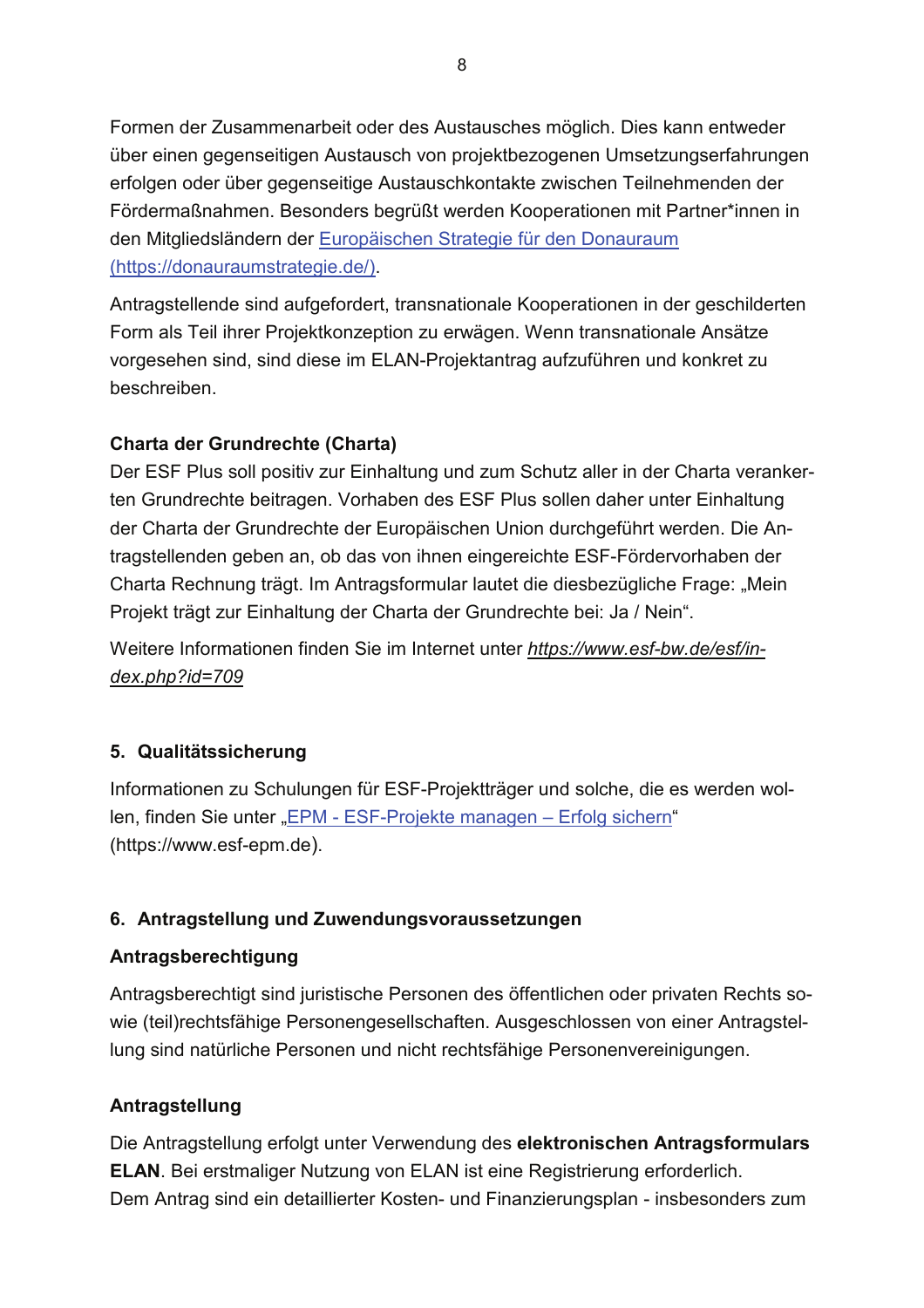eingesetzten Personal - sowie eine ausführliche Projektbeschreibung (max. 10 Seiten) beizufügen.

Bei Kooperationsprojekten ist das Beiblatt "Kooperationsprojekte" auszufüllen und die Kostenpositionen wie z. B. die direkten Personalausgaben sind den beteiligten Einrichtungen zuzuordnen. Auch bei einem Kooperationsprojekt ist der gesamte Kosten- und Finanzierungsplan für das Gesamtprojekt auch im Hinblick auf den beantragten ESF Plus-Zuschuss verbindlich.

Der Antragsteller bzw. spätere Zuwendungsempfänger ist für die ordnungsgemäße Umsetzung des Projektes verantwortlich. Wir empfehlen den Abschluss einer schriftlichen Kooperationsvereinbarung.

### **Bitte beachten Sie:**

- Im ELAN ist zu bestätigen, dass die direkten Personalkosten mit der beim Begünstigten üblichen Vergütungspraxis für die betreffende berufliche Tätigkeit oder mit dem geltenden nationalen Recht, Tarifverträgen oder offiziellen Statistiken in Einklang stehen und dass für die Durchführung der Fördermaßnahme Projektmitarbeitende (internes Personal) mindestens wie im ELAN aufgeführt freigestellt werden.
- Beiblätter, z.B. zu Kooperationsprojekten sind auszufüllen.
- Unter der Kostenposition 1.1. sind nur direkte Personalkosten förderfähig, egal ob für internes oder externes Personal (Honorar).
- Direkte Ausgaben sind Ausgaben, die nachweislich im Rahmen der Projektdurchführung entstehen. Bei den Honorarausgaben wird verlangt, dass die externen Mitarbeitende vorhabenspezifische Aufgaben wahrnehmen. Daher sollten möglichst bereits im Antrag die Aufgaben und Tätigkeiten für das interne und externe Personal beschrieben werden

Für die Antragstellung drucken Sie das Formular bitte vollständig aus und senden es unterschrieben in zweifacher Ausfertigung (nicht gebunden und nicht geheftet) an

> L-Bank Baden-Württemberg, Bereich Finanzhilfen **Schlossplatz 10** 76113 Karlsruhe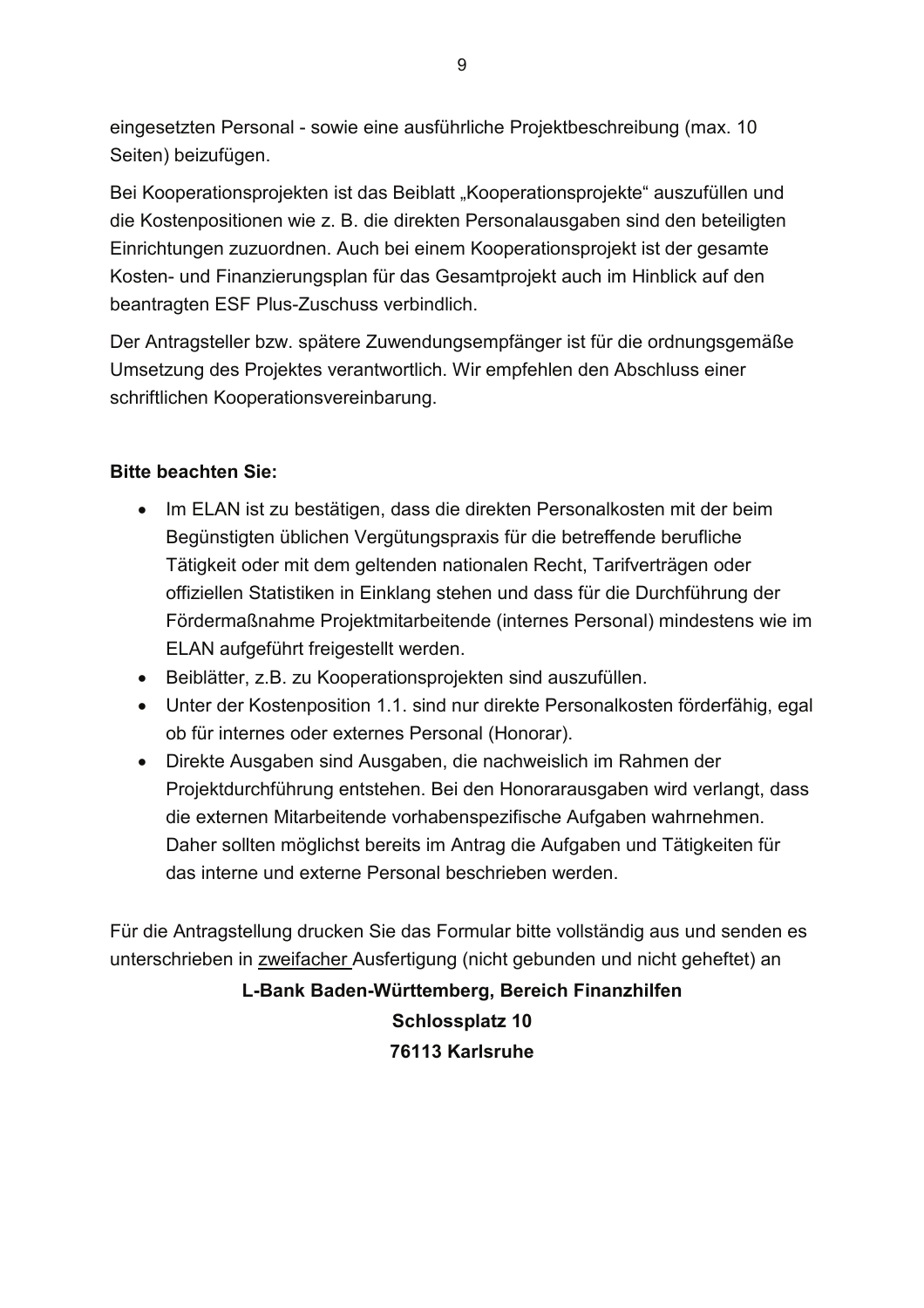### Antragsfristen

# Die Anträge müssen bis zum 30. September 2021 vollständig und unterschrieben in Papierform bei der L-Bank eingegangen sein.

### Auswahlverfahren

Die Bewertung und Auswahl der eingegangenen Förderanträge erfolgt in einem Rankingverfahren.

Die Anträge werden bewertet auf der Grundlage der Methodik und Kriterien für die Auswahl von Vorhaben im Rahmen der ESF-Plus-Förderperiode in Baden-Württemberg 2021-2027, beschlossen vom ESF-Begleitausschuss am 19. Mai 2021. Sie sind zu finden auf der FSF-Webseite

# 7. Art, Umfang und Laufzeit der Förderung

# **Art und Umfang**

Die Projektförderung erfolgt im Wege der Fehlbedarfsfinanzierung über das Programm für den ESF Plus des Landes Baden-Württemberg in der Förderperiode 2021-2027.

Zur Förderung stehen - vorbehaltlich der Genehmigung des Programms für den ESF Plus in der FP 2021-2027 durch die EU - die EU-Mittel zur Verfügung.

# Laufzeit und Förderumfang der Projekte

Durchführungszeitraum: 1. Januar 2022 bis 31. Dezember 2023

Die zur Ausschreibung zur Verfügung stehenden ESF-Mittel betragen für das Jahr 2022 und das Jahr 2023 jeweils 165.000 EURO.

Es werden nur regionale ESF-Projekte bewilligt, deren förderfähige Gesamtkosten einen Betrag von 30.000 € nicht unterschreiten.

Kooperationen von Projektträgern in der Antragstellung sind möglich und werden vom ESF-Arbeitskreis ausdrücklich begrüßt.

# Kofinanzierung durch den ESF Plus und Rechtsanspruch

Projekte können grundsätzlich bis zu 40 % aus dem ESF Plus gefördert werden. Der Anteil ESF Plus sollte nicht unter 30 % sein.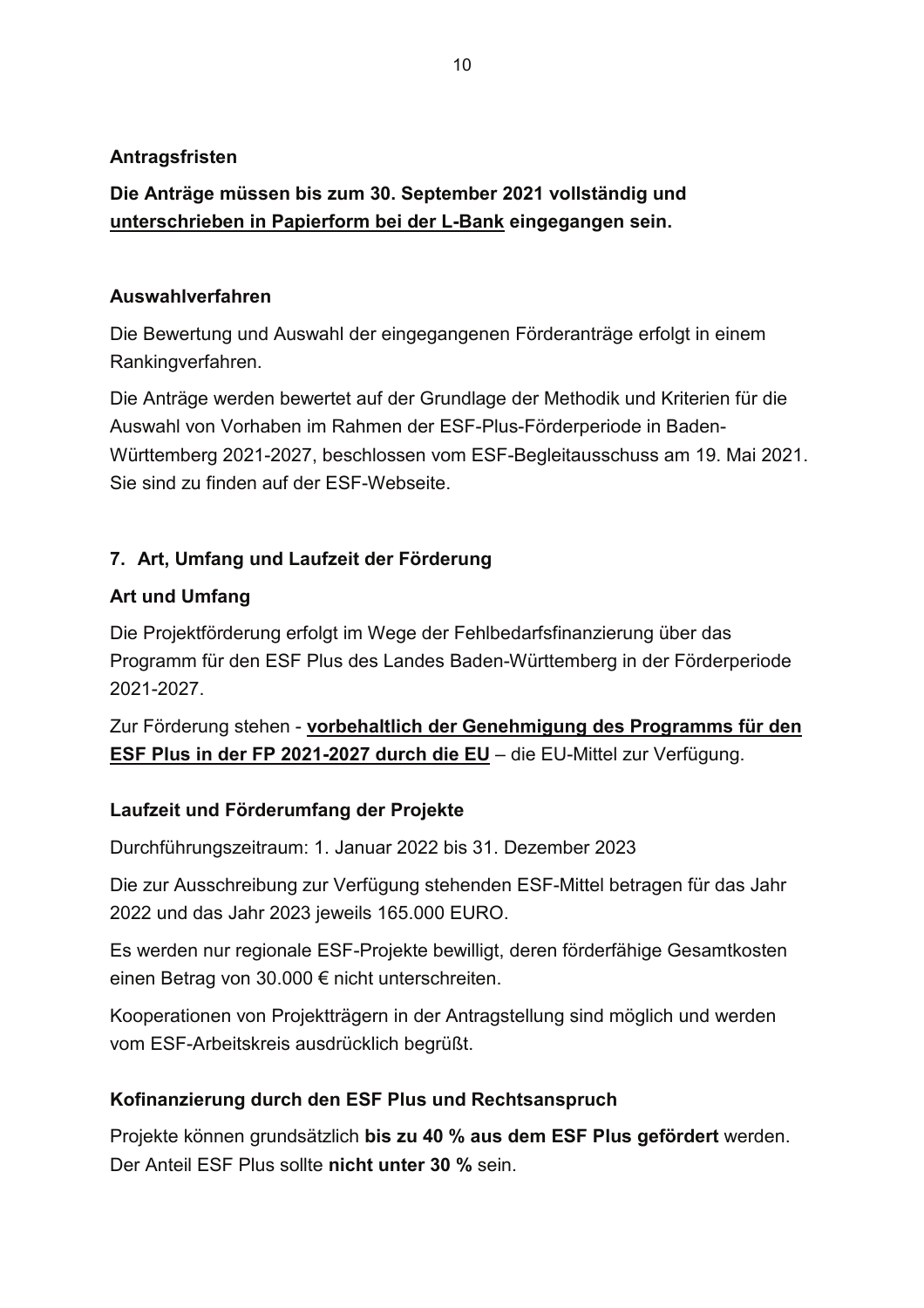Ein Rechtsanspruch auf Förderung besteht nicht. Vielmehr entscheidet die Bewilligungsbehörde aufgrund ihres pflichtgemäßen Ermessens.

Die Maßnahmen dürfen vor der Bewilligung nicht begonnen werden.

# 8. Förderfähige Ausgaben

# Förderfähige Kostenpositionen

Direkte Personalausgaben (Position 1.1 im Kostenplan)

Förderfähig sind direkte Personalausgaben einschließlich Sozialabgaben und sonstige Arbeitgeber\*innenanteile, die aufgrund eines Arbeitsvertrags vergütet werden bis maximal 99.000 EUR pro Jahr und Vollzeitstelle (VZÄ).

Externes Personal - Honorare für Referent\*innen und Dozent\*innen Honorare (ohne zusätzliche Kosten) für freiberufliche Beratende sind bis zu einem Tagessatz von 800 € bzw. bis zu 100 € pro Stunde zuschussfähig.

Auf die Summe der förderfähigen direkten Personalausgaben wird ein Aufschlag von 23 % zur Deckung der Restkosten des Projekts gewährt (Restkostenpauschale).

Dieser Pauschalsatz bezieht sich auf die Kostenposition 1.1 "Direkte Personalkosten". Dort werden direkte Personalkosten abgerechnet und es findet auch nach Pauschalierung eine beleghafte Abrechnung statt. Die weiteren zu pauschalierenden Kostenpositionen werden "geschlossen", d. h., es ist keine "Spitzabrechnung" mehr möglich.

Zusätzlich förderfähig und nicht in der Pauschale mit berücksichtigt sind aber nach Artikel 56 (2) der Verordnung (EU) 2021/1060 "Gehälter/Löhne und Zulagen, die an Teilnehmende gezahlt werden" und damit die folgenden Kostenpositionen:

- 2.1 "Gehälter, Löhne auch Ausbildungsvergütungen", die vom Träger ausbezahlt werden.
- 4.1 "ALG II" als durchlaufende Kosten- und Finanzierungsmittel.
- 4.5 "Gehälter, Löhne auch Ausbildungsvergütungen an Teilnehmende durchlaufend" als durchlaufende Kosten- und Finanzierungsmittel.

Diese Kostenpositionen können weiterhin zusätzlich anerkannt bzw. abgerechnet werden.

Nähere Erläuterungen zu den zuschussfähigen direkten Personalausgaben finden Sie auf der ESF-Webseite. Die Übersicht zu den förderfähigen Ausgaben für den ESF Plus ist unbedingt zu beachten.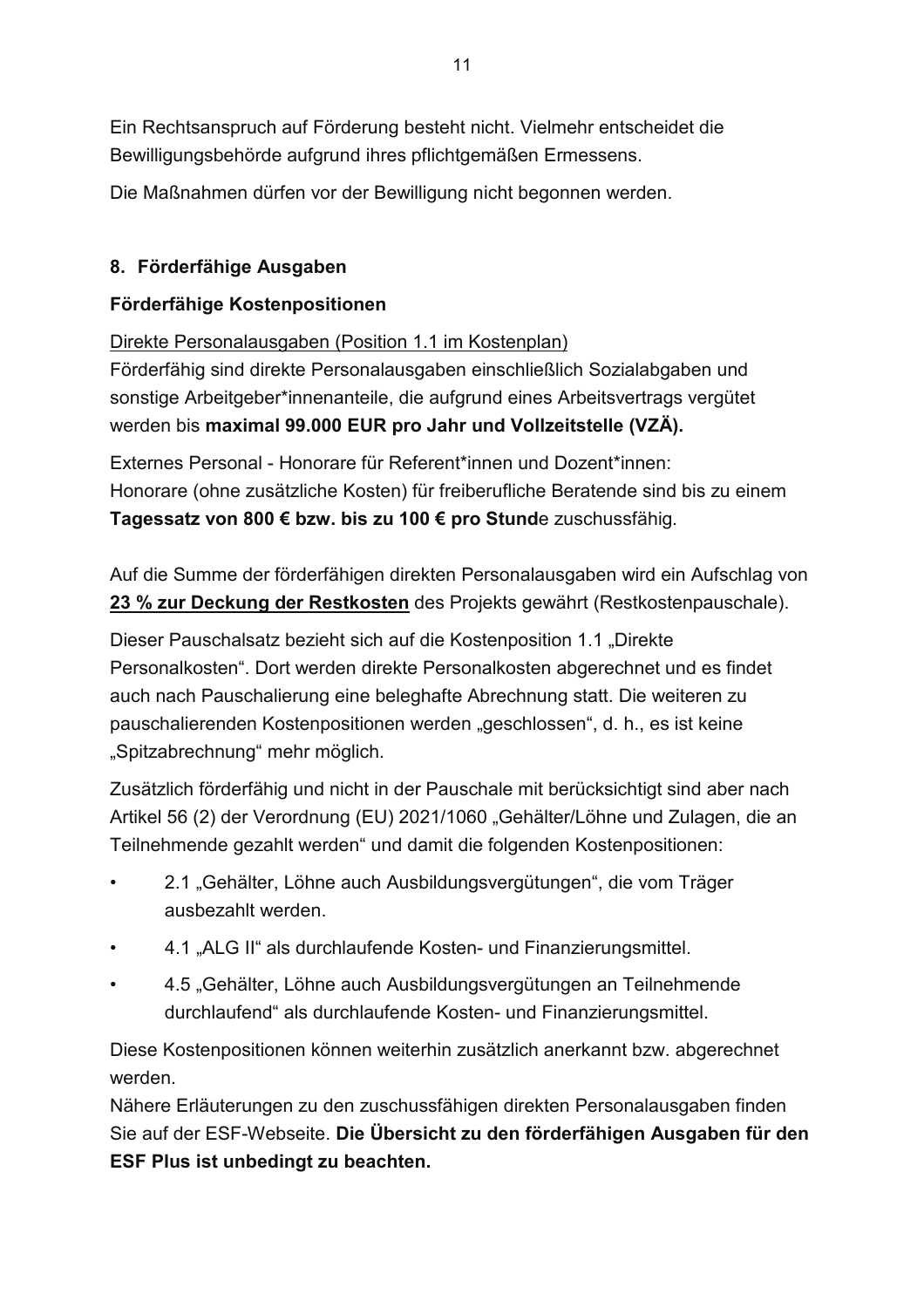### Verbot der Mehrfachförderung

Zur Finanzierung der bezuschussten Kosten dürfen keine weiteren Zuschüsse aus REACT-EU-Mitteln, ESF-Mitteln oder sonstigen EU-Mitteln eingesetzt werden.

### **Buchführungssystem**

Es ist ein separates Buchführungssystem oder ein geeigneter Buchführungscode (Kostenstelle) zu verwenden.

### 9. Auszahlung und Verwendungsnachweis

Die L-Bank übernimmt im Rahmen ihrer Aufgabe als bewilligende Stelle im ESF das weitere Bewilligungsverfahren, das Auszahlungsverfahren sowie die Prüfung im Rahmen der Verwendung der Mittel.

Ein Zwischenverwendungsnachweis ist der L-Bank und ein Sachbericht ist dem regionalen Arbeitskreis bis zum 31. März des Folgejahres vorzulegen.

# 10. Monitoring und Evaluation

# Datenerhebung und Indikatoren

Jede und jeder Teilnehmende muss zu Beginn der Projektlaufzeit einen Fragebogen ausfüllen. Jede und jeder Teilnehmende muss über die Notwendigkeit, die Rechtmäßigkeit und den Umfang der Datenerhebung informiert werden und in diese einwilligen. Eintritts- und Austrittsdatum sind zu dokumentieren.

Im Programm des Europäischen Sozialfonds für Baden-Württemberg sind Ziele definiert, die mit den ESF Plus finanzierten Maßnahmen erreicht werden sollen. Inwieweit die einzelnen Fördermaßnahmen dazu beitragen, diese Ziele zu erreichen, wird mit zwei unterschiedlichen Indikatoren, dem Output- und dem Ergebnisindikator, gemessen.

Die jeweils geltenden Output- und Ergebnisindikatoren sowie Erläuterungen und Hinweise sind im Antragsformular genannt und sind bei der Antragstellung zu beachten.

Diese sind:

Outputindikator:

Alle Teilnehmer\*innen (Indikator EECO01)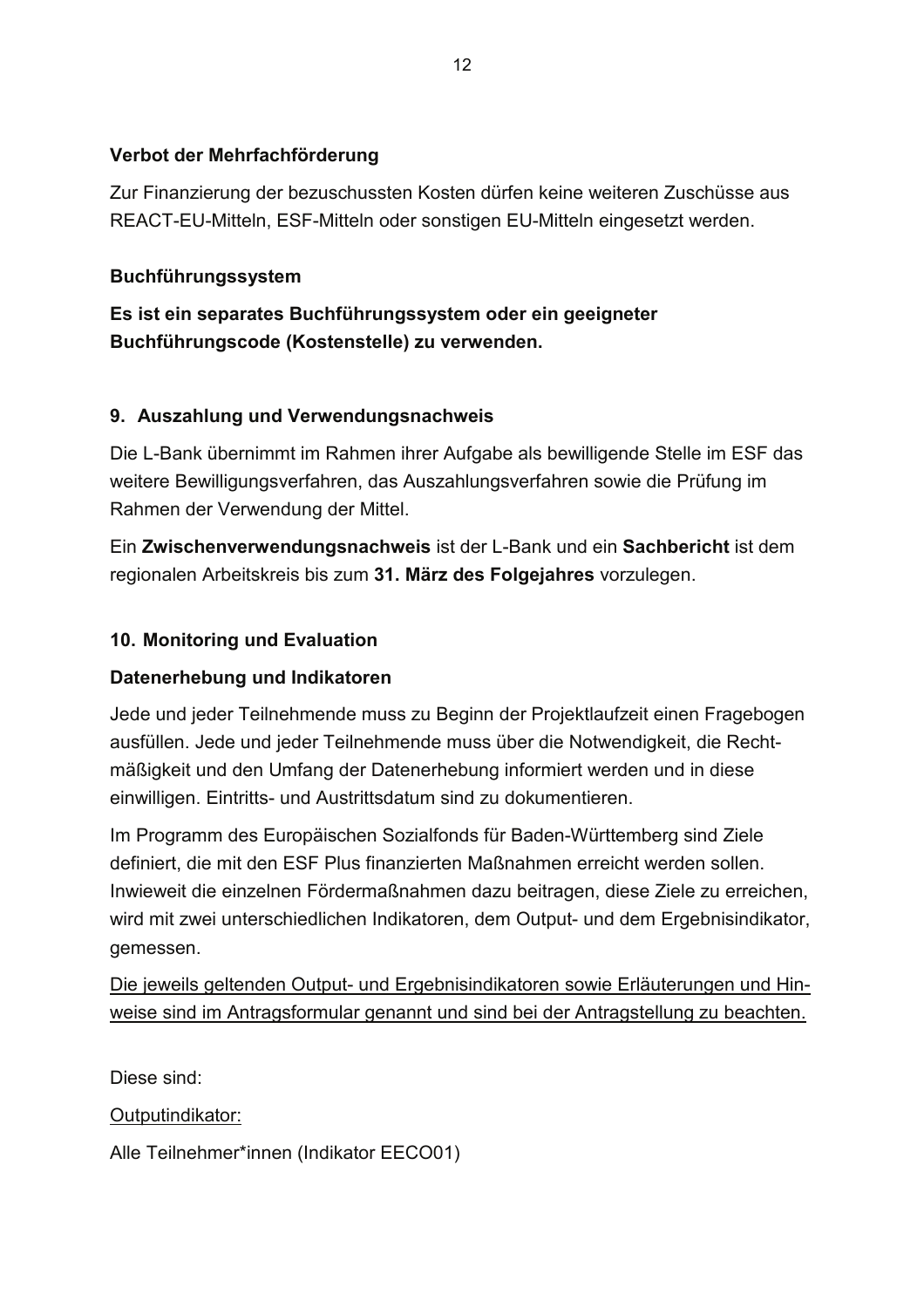#### Ergebnisindikator:

Anteil Teilnehmende, die nach ihrer Teilnahme auf Arbeitsuche sind, eine schulische/berufliche Bildung absolvieren, eine Qualifizierung erlangt haben oder einen Arbeitsplatz haben, einschließlich Selbstständige (AHE01)

Die Kontaktdaten der Teilnehmenden werden zur Erfassung des langfristigen Ergebnisindikators sowie zu Evaluationszwecken benötigt. Der langfristige Ergebnisindikator (Statuswechsel von Nichterwerbstätigkeit in Erwerbstätigkeit) wird von einem noch auszuwählenden Institut über Befragungen der Teilnehmenden ermittelt. Das Institut wird Ihnen mitgeteilt, wenn Ihr Antrag bewilligt wurde.

Die Angaben aus dem Fragebogen – mit Ausnahme der persönlichen Kontaktdaten – sind in eine Zeile der Upload-Tabelle - eine von der L-Bank in ZuMa (Zuschuss-Management) zur Verfügung gestellte Vorlagendatei zur Eingabe von Teilnehmenden-Daten – zu übertragen. Die "interne Codierung" muss eindeutig und in Fragebogen und Upload-Tabelle identisch sein. Sie können die Upload-Tabelle jederzeit in ZuMa hochladen. Die persönlichen Kontaktdaten sind in die Kontaktdatentabelle einzutragen.

Die Upload- sowie die Kontaktdatentabelle sind verbindlich zum 28. Februar, mit der Abgabe des jährlichen Verwendungsnachweises spätestens zum 31. März sowie zum 31. Oktober jeden Jahres auf das ZuMa-Portal der L-Bank (https://zuma.lbank.de/zuma/seiten/main.jsf?dswid=-8924) hochzuladen.

In der Upload-Tabelle werden bei jedem Hochladen die bereits hochgeladenen Upload-Tabellen komplett überschrieben, deshalb ist die Upload-Tabelle fortzuschreiben bzw. zu verlängern.

# **Evaluation**

Die Antragstellenden müssen beachten, dass im Falle einer Förderzusage umfangreiche Pflichten auf sie zukommen, u. a. zur Erhebung von Daten über das Projekt und seine Teilnehmenden. Außerdem sind sie verpflichtet, an Monitoring- und Evaluationsmaßnahmen teilzunehmen sowie bei Prüfungen mitzuwirken und die erforderlichen Auskünfte zu erteilen. Die Ausführungen in den nachfolgenden Punkten sind nicht abschließend und können ergänzt oder geändert werden. Antragstellende müssen über die EDV-technischen Voraussetzungen (Internetzugang) verfügen, um die Anbindung an das L-Bank-System ZuMa zu gewährleisten und die notwendigen Daten für Monitoring und Evaluation in einem vorgegebenen Format elektronisch übermitteln zu können.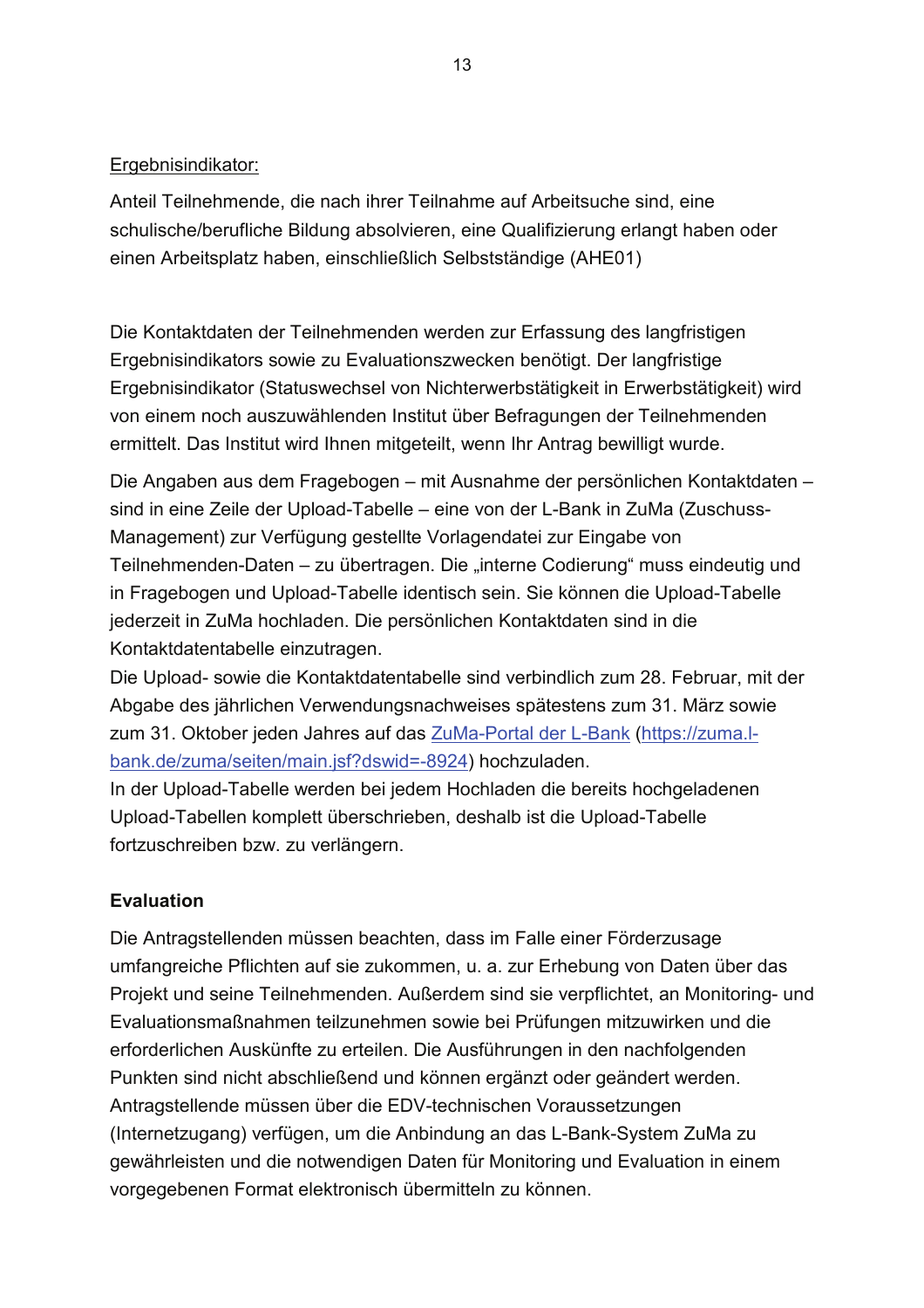Die Evaluation erfolgt durch ein Institut, welches nach einer Bewilligung mitgeteilt wird. Die Zuwendungsempfänger\*innen sind verpflichtet, dem Evaluierenden alle für die Evaluation erforderlichen Kontaktdaten und Informationen über Projektverlauf und Teilnehmende zur Verfügung zu stellen und auch nach Ende des Projekts für Auskünfte zur Verfügung zu stehen.

# 11. Publizitätsvorschriften und -pflichten

Die Projektbeteiligten, insbesondere die Teilnehmenden, sind in geeigneter Form über die Finanzierung aus dem ESF Plus zu informieren (Publizitätspflicht nach Art. 50 Verordnung (EU) Nr. 2021/1060). Grundsätzlich ist bei allen Veröffentlichungen, Veranstaltungen und Teilnahmebescheinigungen im Zusammenhang mit dem Projekt darauf hinzuweisen, dass das Projekt aus Mitteln der Europäischen Union kofinanziert wird

Dazu sind die entsprechenden Logos (https://www.esfbw.de/esf/esfplus/oeffentlichkeitsarbeit/) zu verwenden. Darüber hinaus sind hinsichtlich der Publizitätspflichten noch folgende Schritte zu beachten:

Aushang eines ESF-Plus Maßnahmenplakats:

• Eine Vorlage für das Plakat (A3) finden Sie auf der ESF-Webseite. Das Plakat mit Informationen zu dem Projekt ist gut sichtbar bspw. im Eingangsbereich und an jedem Durchführungsort auszuhängen.

# Hinweis auf der Webseite:

• Sofern Ihre Organisation eine Webseite betreibt oder Sie soziale Medien nutzen, stellen Sie dort eine kurze Projektbeschreibung ein, aus der die Ziele und Ergebnisse sowie die finanzielle Unterstützung durch die EU hervorgehen - gerne unter Verwendung der entsprechenden Logos.

Die Erfüllung der Publizitätspflichten ist in geeigneter Weise zu dokumentieren (bspw. Belegexemplare, Fotodokumentation o.ä.).

Werden diese Verpflichtungen zur Kommunikation nicht erfüllt, können die ESF-Zuschüsse bis zu 3% gekürzt werden.

# 12. Rechtsgrundlagen

Für die Zuwendungen gelten das Recht der Europäischen Union, insbesondere die aktuell geltenden Verordnungen (EU) Nr. 2021/1057 und Nr. 2021/1060 sowie das gemäß Art. 2 i. V. m. Art. 74 Abs. 1 a) Verordnung (EU) Nr. 2021/1060 anwendbare nationale Recht, insbesondere §§ 35 ff. Landesverwaltungsverfahrensgesetz